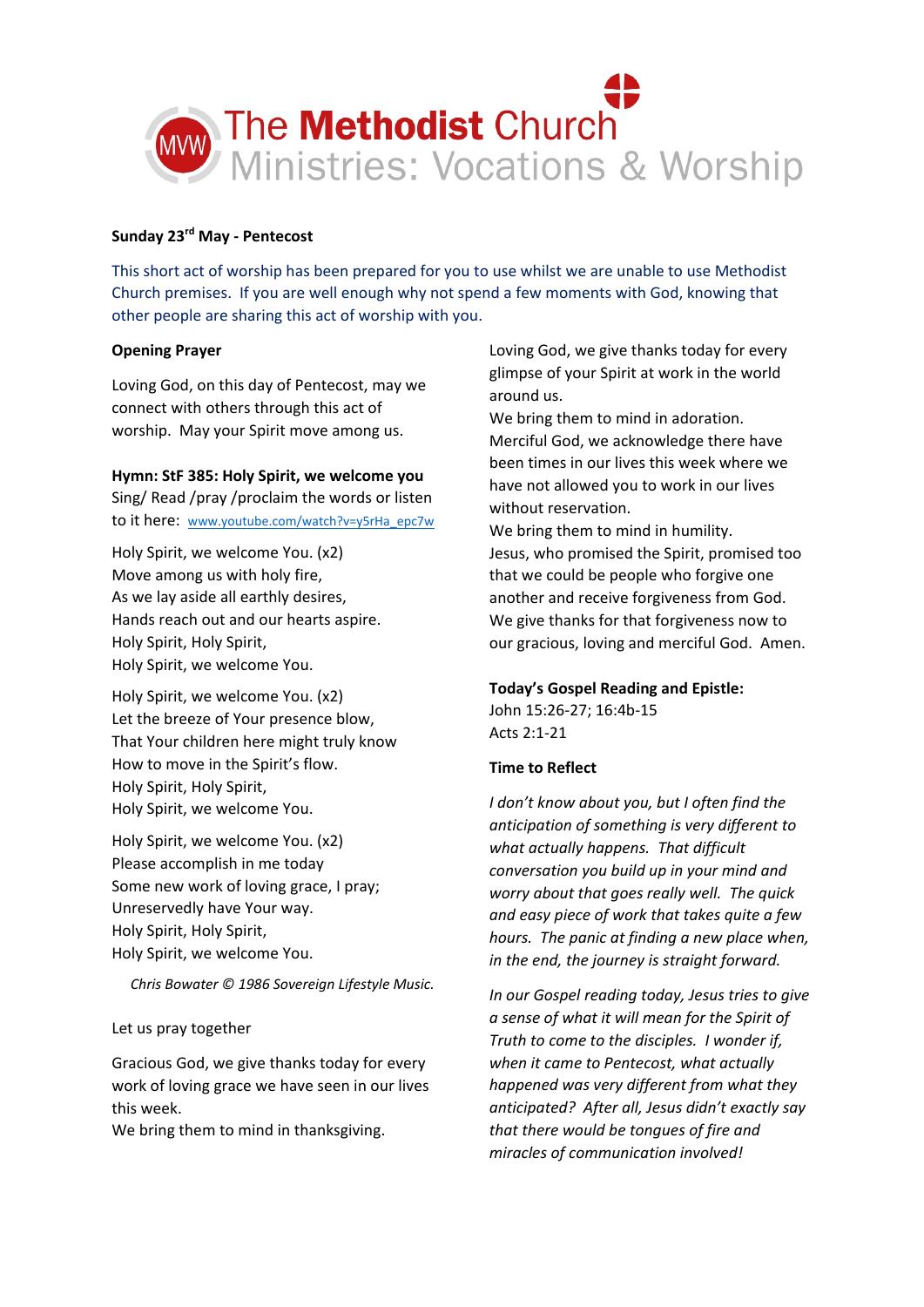*We've definitely needed some miracles of communication over the past year. Different ways have worked for different people and, if we are honest, we haven't always been able to anticipate what will work best straight away or get it right all the time. Yet, one of the things that strikes me about the story of Pentecost, is the way in which the Spirit breaks down barriers of communication. When that happens, people experience God in ways that are meaningful to them.* 

*I wonder what barriers of communication we have seen broken down in ways that need to continue? What are the barriers that we still need to work on breaking down? How will we respond when what happens is different to what we anticipated? What will we learn from our experiences both over the past year and into the future?*

*This Pentecost, my prayer for everyone is that you may experience the Spirit of God at work in your life today. Oh, and don't be surprised if it happens in ways you didn't anticipate!*

Take a time to sit quietly.

### **A time of prayer**

### **Prayers for others**

*I am sure there are many people and places on your mind right now. To give you a focus for thinking about them you might like to light a candle or battery tea light.*

*As you bring each person and situation to mind, you may find it helpful to use the words of the hymn below to help you reflect.*

*Come, Lord Jesus, come, Lord Jesus, Pour out Your Spirit we pray. Come, Lord Jesus, come, Lord Jesus, Pour out Your Spirit on us today.*

*Noel Richards & Gerald Coates © 1992 Kingsway's Thankyou Music. (Singing the Faith 405)*

## **The Lord's Prayer**

*Our Father ……*

# **Hymn: StF 397: The Spirit live to set us free** Sing/ Read /pray /proclaim the words or listen to it here: [www.youtube.com/watch?v=SDcbYk-9C-Y](http://www.youtube.com/watch?v=SDcbYk-9C-Y) **or sing a verse of a hymn that comes to mind**

The Spirit lives to set us free, walk, walk in the light. He binds us all in unity, walk, walk in the light.

*Walk in the light, walk in the light, Walk in the light, walk in the light of the Lord.*

Jesus promised life to all, walk, walk in the light. The dead were wakened by his call, walk, walk in the light.

He died in pain on Calvary, walk, walk in the light. To save the lost like you and me, walk, walk in the light.

We know his death was not the end, walk, walk in the light. He gave his Spirit to be our friend, walk, walk in the light.

The Spirit lives in you and me, walk, walk in the light. His light will shine for all to see, walk, walk in the light.

*Damian Lundy © 1978 Kevin Mayhew Ltd*

### **A prayer of blessing**

This Pentecost Sunday may we go from this space to walk in the light, be guided by the Spirit, and proclaim Christ Jesus. Amen.

We think of all who shared this Pentecost service today. We bring to mind the faces of those we have gathered in worship with over the years and pray that the blessing of God, Spirit, Son and Father remain with them and with us, now and forever. Amen.

> Original Materials by The Rev'd Lorna Valentine All Hymns reproduced under CCLi 1144191. Local Churches please insert CCCLi No here

We are grateful to all the Ministers and Local Preachers from around the Connexion who have contributed to Worship at Home. This resource is administrated by Ministries: Vocations and Worship in the Connexional Team. We aim to continue to provide these resources until the end of August 2021.